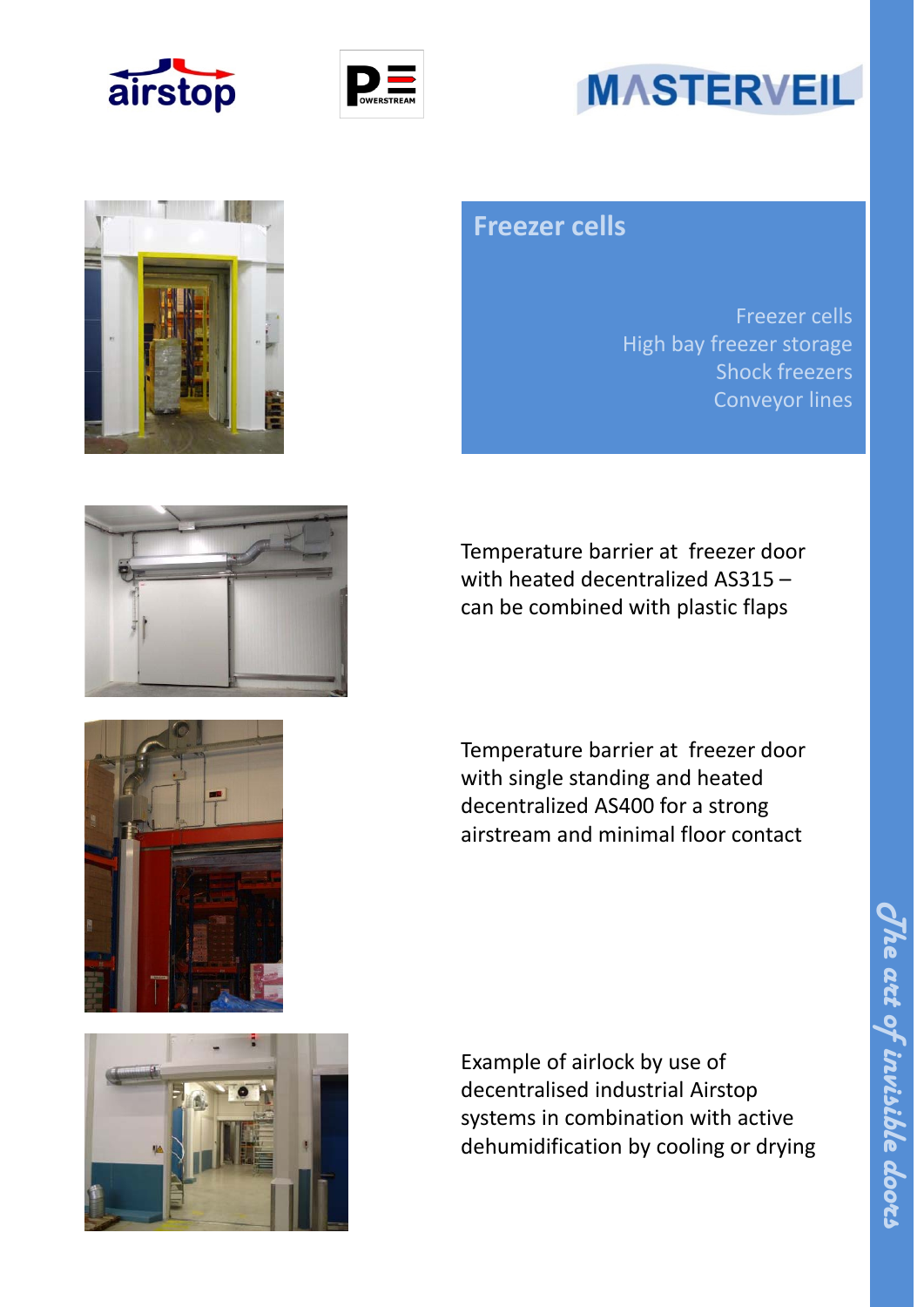



# **MASTERVEIL**



## **Freezer cells**

Freezer cells High bay freezer storage Shock freezers Conveyor lines



Powerstream‐Airlock system. Ultimate protection with highest efficiency (only in combination with dried and conditioned front room (e.g. 2°C and < 60%RH)



Powerstream‐Comfort system. High protection in combination with minimal active dry capacity in front rooms with higher humidity level



Powerstream‐DS Block for maximum blocking high temperature and humidity coming into the freezer. (injection of dry air in the insulating layor can improve performance)